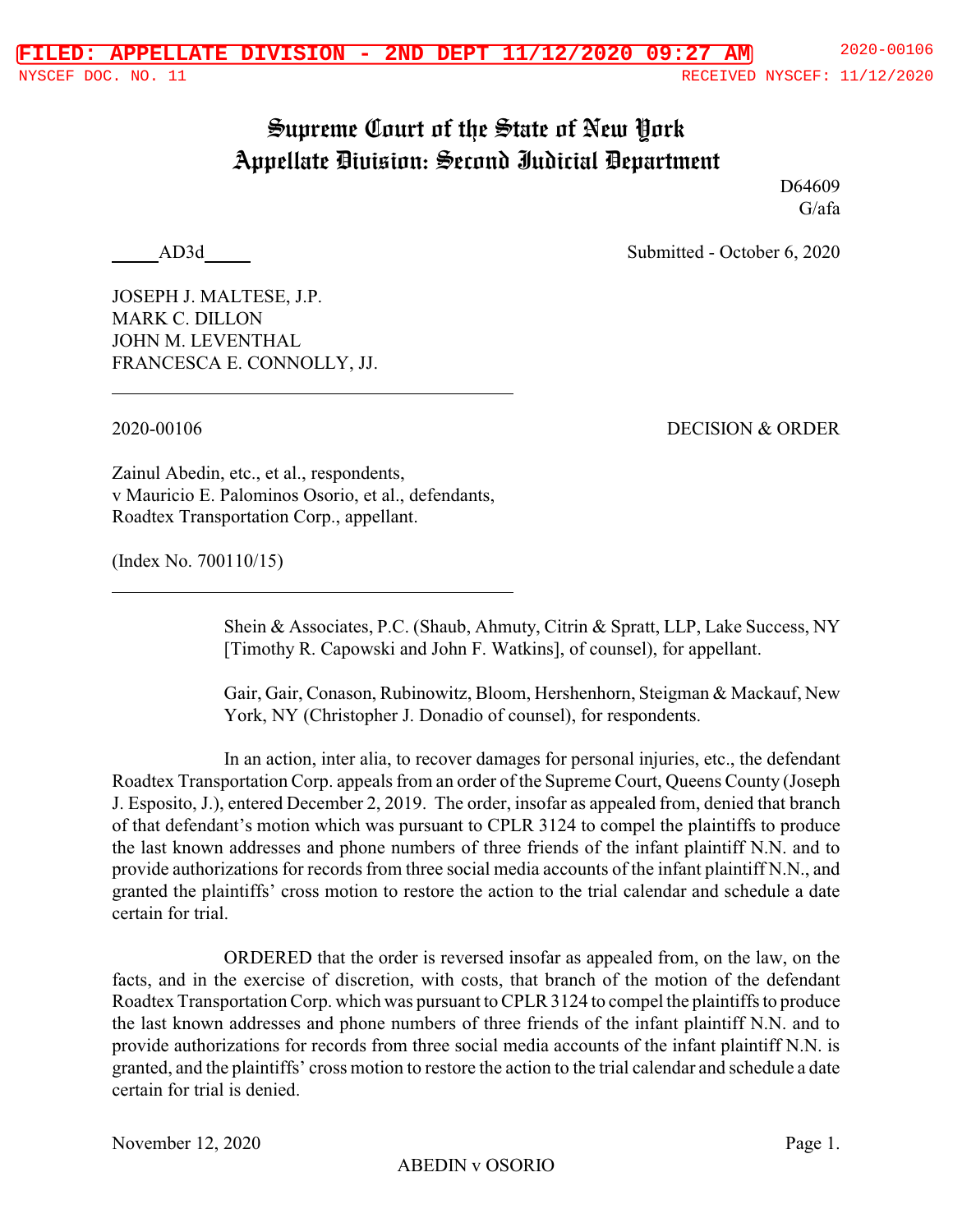On December 20, 2013, while the infant plaintiff N.N. and her brother (hereinafter the decedent) were crossing a street in Queens, a tractor-trailer struck and killed the decedent (hereinafter the subject accident). In January 2015, the plaintiffs commenced this personal injury action against, among others, the defendant Roadtex Transportation Corp. (hereinafter the defendant), the entity that allegedly owned the trailer portion of the tractor-trailer involved in the subject accident. The plaintiffs alleged that although the infant plaintiff was not physically injured in the subject accident, she was within the zone of danger and suffered severe mental and emotional trauma as a result. The plaintiffs identified Henry Spitz, a psychiatrist who examined the infant plaintiff several times following the subject accident, as a potential expert witness. In several written reports, Spitz stated, inter alia, that as a result of witnessing the subject accident, the infant plaintiff suffered from "social inhibition," had "become socially withdrawn and isolated," avoided "going to school or having contact with friends who [would] focus on [the decedent]," was "very careful to avoid contact with schoolmates who wish to be friendly," and "goes from a day at school to her home and does not go out on weekends."

In May 2018, the plaintiffs served a second supplemental bill of particulars, alleging that in light of the chronic and progressive nature of the mental and emotional trauma that the infant plaintiff suffered as a result of the subject accident, the infant plaintiff will incur approximately \$12,000,000 in expenses for psychotherapy and psychopharmacological medication throughout her lifetime. In an order dated February 13, 2019, the Supreme Court, inter alia, granted those branches of the motion of the defendants Mauricio E. Palominos Osorio and Gamosse Transport, LLC, which were to vacate the note of issue filed by the plaintiffs on September 1, 2017, and to direct the infant plaintiff to appear for further deposition based on the new allegations in the second supplemental bill of particulars.

In June 2019, following the further deposition of the infant plaintiff, the defendant served a discovery demand on the plaintiffs requesting disclosure of, inter alia, the last known addresses and phone numbers of three of the infant plaintiff's friends, and authorizations to obtain records from the infant plaintiff's Instagram, Facebook, and Snapchat accounts. After the plaintiffs refused to provide that information, the defendant moved, inter alia, to compel the plaintiffs to comply with the discovery demand. The plaintiffs opposed the motion and cross-moved to restore the action to the trial calendar and schedule a date certain for trial. The Supreme Court denied the defendant's motion and granted the plaintiffs' cross motion. The defendant appeals.

Disclosure in civil actions is generally governed by CPLR 3101(a), which provides that "[t]here shall be full disclosure of all matter material and necessaryin the prosecution or defense of an action." The courts possess wide discretion to decide whether information sought is "material and necessary" to the prosecution or defense of an action (*see Allen v Crowell-Collier Publ. Co.*, 21 NY2d 403, 406). The words "material and necessary" are "to be interpreted liberally to require disclosure, upon request, of any facts bearing on the controversy which will assist preparation for trial by sharpening the issues and reducing delay and prolixity. The test is one of usefulness and reason" (*id.* at 406; *see Forman v Henkin*, 30 NY3d 656, 661). "'If there is any possibility that the information is sought in good faith for possible use as evidence-in-chief or for cross-examination or in rebuttal, it should be considered [matter] "material" in the action'" (*Vargas v Lee*, 170 AD3d 1073, 1075, quoting *Shutt v Pooley*, 43 AD2d 59, 60).